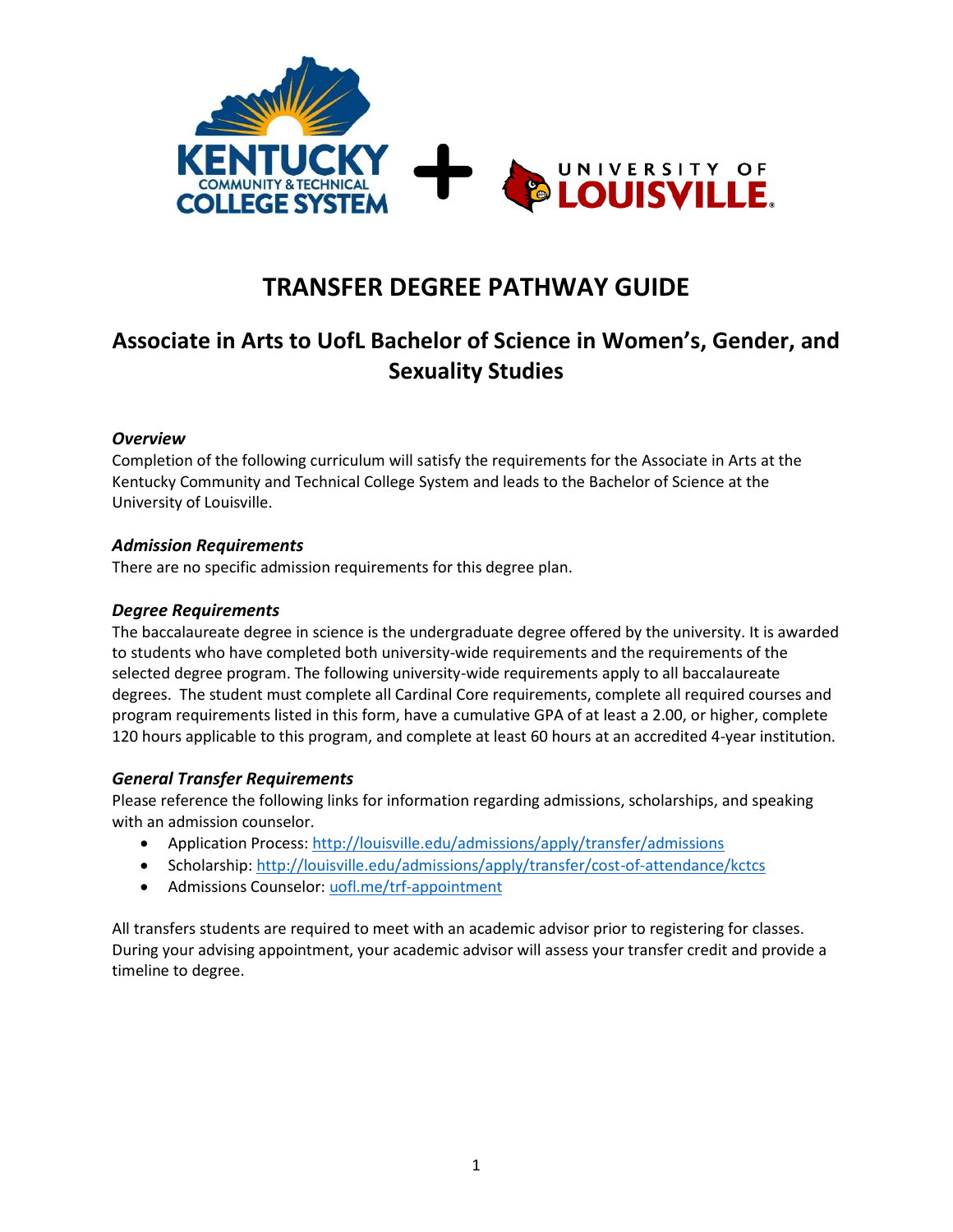## **Associate in Arts to Bachelor of Science in Women's, Gender, and Sexuality Studies**

## **Kentucky Community and Technical College System**

| <b>KCTCS</b>                                                                         | <b>Course or Category</b>                                                                                                                        | <b>Credits</b> | <b>UofL</b>                       | <b>Completed</b> |
|--------------------------------------------------------------------------------------|--------------------------------------------------------------------------------------------------------------------------------------------------|----------------|-----------------------------------|------------------|
| Course                                                                               |                                                                                                                                                  |                | <b>Course</b>                     |                  |
| <b>ENG 101</b>                                                                       | Writing I                                                                                                                                        | 3              | <b>ENGL 101</b>                   |                  |
| <b>ENG 102</b>                                                                       | Writing II                                                                                                                                       | 3              | <b>ENGL 102</b>                   |                  |
| <b>COM 181 or</b>                                                                    | <b>Basic Public Speaking or</b>                                                                                                                  | 3              | <b>COM 111 or</b>                 |                  |
| <b>COM 252</b>                                                                       | Intro to Interpersonal Communications                                                                                                            |                | 115                               |                  |
| <b>TBS XXX</b>                                                                       | Social & Behavioral Science */**                                                                                                                 | 3              | <b>SBS XXX</b>                    |                  |
| TBS XXX                                                                              | Social & Behavioral Science */**                                                                                                                 | 3              | <b>SBS XXX</b>                    |                  |
| <b>WGS 200 or</b><br>TBS XXX***                                                      | Intro to Women's and Gender Studies in the<br>Social Science or<br>Social & Behavioral Science */**                                              | 3              | <b>WGST 201</b><br><b>SBS XXX</b> |                  |
| <b>HIS XXX</b>                                                                       | Heritage                                                                                                                                         | 3              | <b>HIST XXX</b>                   |                  |
| <b>WGS 201 or</b>                                                                    | Introduction to Women's Literature or                                                                                                            |                | ENGL 373 /                        |                  |
| TBS XXX***                                                                           | Humanities                                                                                                                                       | 3              | <b>WGST 325</b>                   |                  |
| <b>TBS XXX</b>                                                                       | Natural Science w/ Lab **                                                                                                                        | 4              | NS & SL XXX                       |                  |
| MAT 150 or<br><b>MAT 151 or</b><br><b>STA 151 or</b><br>MAT 161 or<br><b>PHI 250</b> | College Algebra or<br>Introduction to Statistics or<br>Statistics and Algebra or<br>Symbolic Logic                                               | 3              | <b>MATH XXX</b>                   |                  |
| <b>STA 220 or</b><br><b>STA 251</b>                                                  | Statistics or<br>Applied Statistics (unless choosing Symbolic<br>Logic for QR, then additional natural<br>science/quantitative reasoning course) | 3              | <b>MATH XXX</b><br>or NS XXX      |                  |
|                                                                                      | <b>Subtotal General Education Core Courses</b>                                                                                                   | 33-34          |                                   |                  |

#### **Category 1: KCTCS General Education Core Requirements (33 hours)**

TBS XXX means to be selected by KCTCS student.

\*One of these courses must be selected from the KCTCS identified Cultural Studies course list, indicate by placing (CS) next to the course name in Category 1 or 2 table.

\*\*Two disciplines must be represented and different from those in the Arts and Humanities categories \*\*\*Student should take either WGS 200 or WGS 201 through KCTCS, both of which are equivalent to WGST 201 at UofL. Whichever class is not taken would just become the student's choice to fulfill the requirement.

| <b>KCTCS</b><br>Course | <b>Course or Category</b>                 | <b>Credits</b> | UofL<br>Course | <b>Completed</b> |
|------------------------|-------------------------------------------|----------------|----------------|------------------|
| TBS XXX                | Foreign Language-                         | $3 - 4$        | <b>FLXXX</b>   |                  |
| <b>TBS XXX</b>         | Foreign Language-                         | $3 - 4$        | <b>FL XXX</b>  |                  |
|                        | <b>Subtotal AA/AS Requirement Courses</b> | $6 - 8$        |                |                  |

#### **Category 2: KCTCS AA Requirements (6-8 hours)**